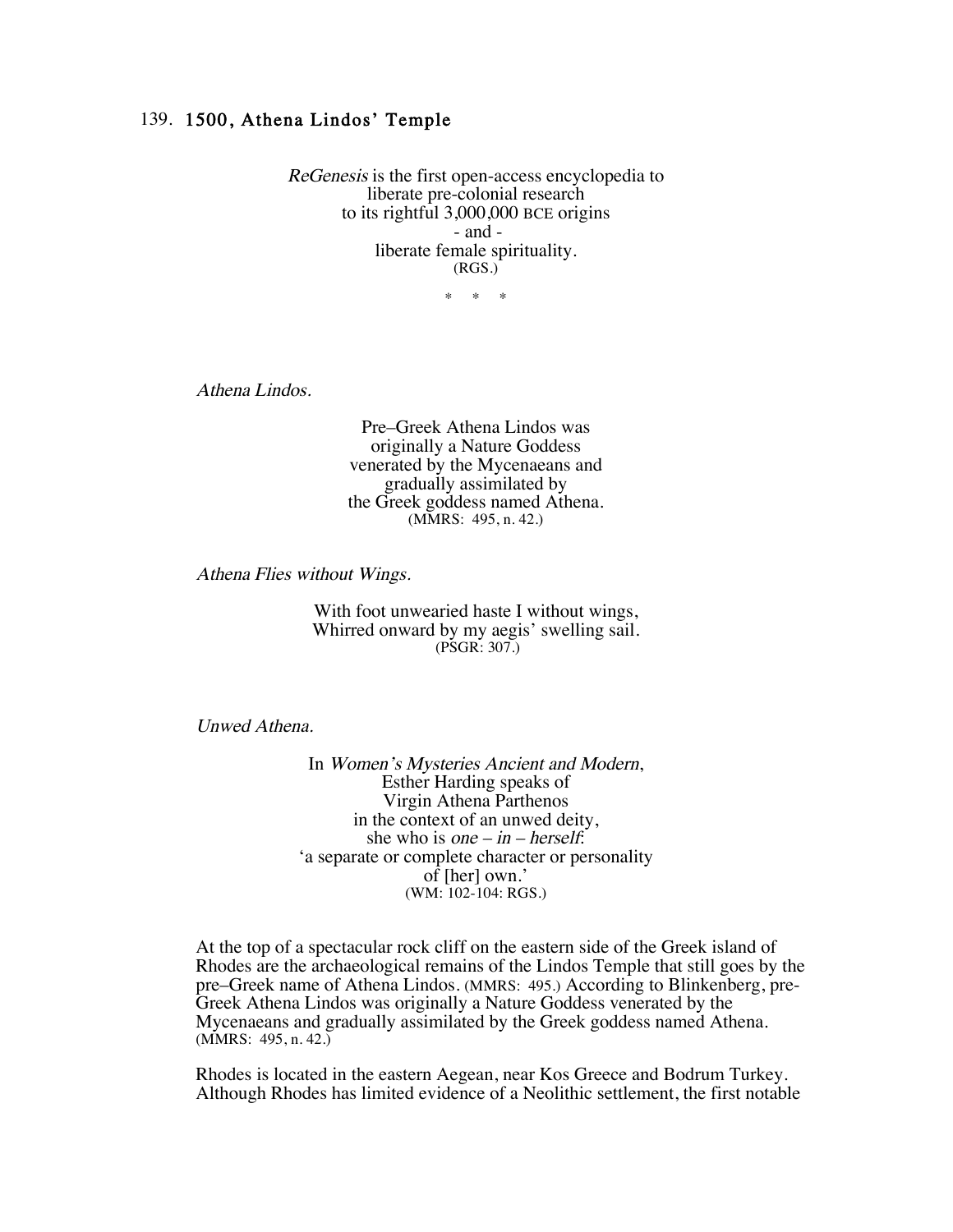inhabitants were the Minoans, who were frequently invaded and colonized: first by the Mycenaeans in the  $10<sup>n</sup>$  century BCE and later by the Dorians. Rhodes was known in the ancient world as a major mercantile trade center but was weakened and battered by piracy and plundering starting around the Post Palace Period, 1400-1000 BCE. Following the Post Palace Period was a gradual resurgence of god and goddess pantheons. But it was not until the Classical Period, that Lindos Temple became distinguished as the site of Athena Lindos' dramatic Doric temple.

Athena or Athena Lindos had numerous epithets including: Athena Parthenos (virgin); Athena Hygeia (healer); Athena Nike (Victorious Athena); Athena Alea; Athena Polias; and Potniya Athena. \* In addition to being a city–goddess, she was an early bird–goddess aligned with wisdom and protector of the dead and dying. (MMRS: 494.) "Later the owl became the bird of Athena. …A series of terracotta plaques show an owl with human arms spinning wool which is taken from a kalathos [basket] (MMRS: 493-94)." Athena's attribute of spinning or weaving seems to be especially pertinent to her 'alleged' skills as peacekeeper – and – negotiator during conflicts, battles, and wars. As a spinner and weaver she is also associated with the spider Arachne and webs. In the GSA section below are numerous images of Athene portrayed with: her primary owl icon; Nike on her helmet; and shields with gorgon heads and serpents. "Gorgoneion on the aegis of Athene is but the head of the slain beast whose skin was the raiment of the primitive goddess; the head is worn on the breast, and serves to protect the wearer and to frighten his [or her] foe. It is a primitive half-magical shield (PSGR: 192)." \* Athena is also aligned with Egyptian Neith and her Sais Temple. A selection of Athena's other cities and temples are Sparta and the Parthenon in Greece, plus Troy and Priene in Turkey.

Further research:

- Arthur, Marilyn B. "Early Greece: The Origins of the Western Attitude toward Women." Women in the Ancient World: The Arethusa Papers. Eds. John Peradotto, and J. P. Sullivan. Albany, NY: State University of New York Press, 1984. 7-58. (EG.)
- Dietrich, Bernard C. The Origins of Greek Religion. Berlin, Germany: Walter de Gruyter, 1974: 11, 96-106. (OGR.)
- . Tradition in Greek Religion. New York, NY: Walter de Gruyter, 1986. (TIGR.)
- Finkelberg, Margalit. Greeks and Pre-Greeks: Aegean Prehistory and Greek Heroic Tradition. Cambridge, England: Cambridge University Press, 2005. 54-64. (GPG.)
- Rutkowski, Bogdan. Cult Places of the Aegean. New Haven, CT: Yale University Press, 1986. (CPA.)

For an extensive discussion about the Mycenaean–Minoan culture as a hybrid of both Old European and Indo–European elements that were later assimilated by the Classical Greece, c. 500 BCE, see: 1450-1100 BCE, Late Bronze Age Crete. (RGS.)

For deep evolutionary considerations:

Shryock, Andrew, Daniel L. Smail, and Timothy K. Earle. Deep History: The Architecture of Past and Present. Berkeley, CA: University of California Press, 2011: 103-127. (DH.)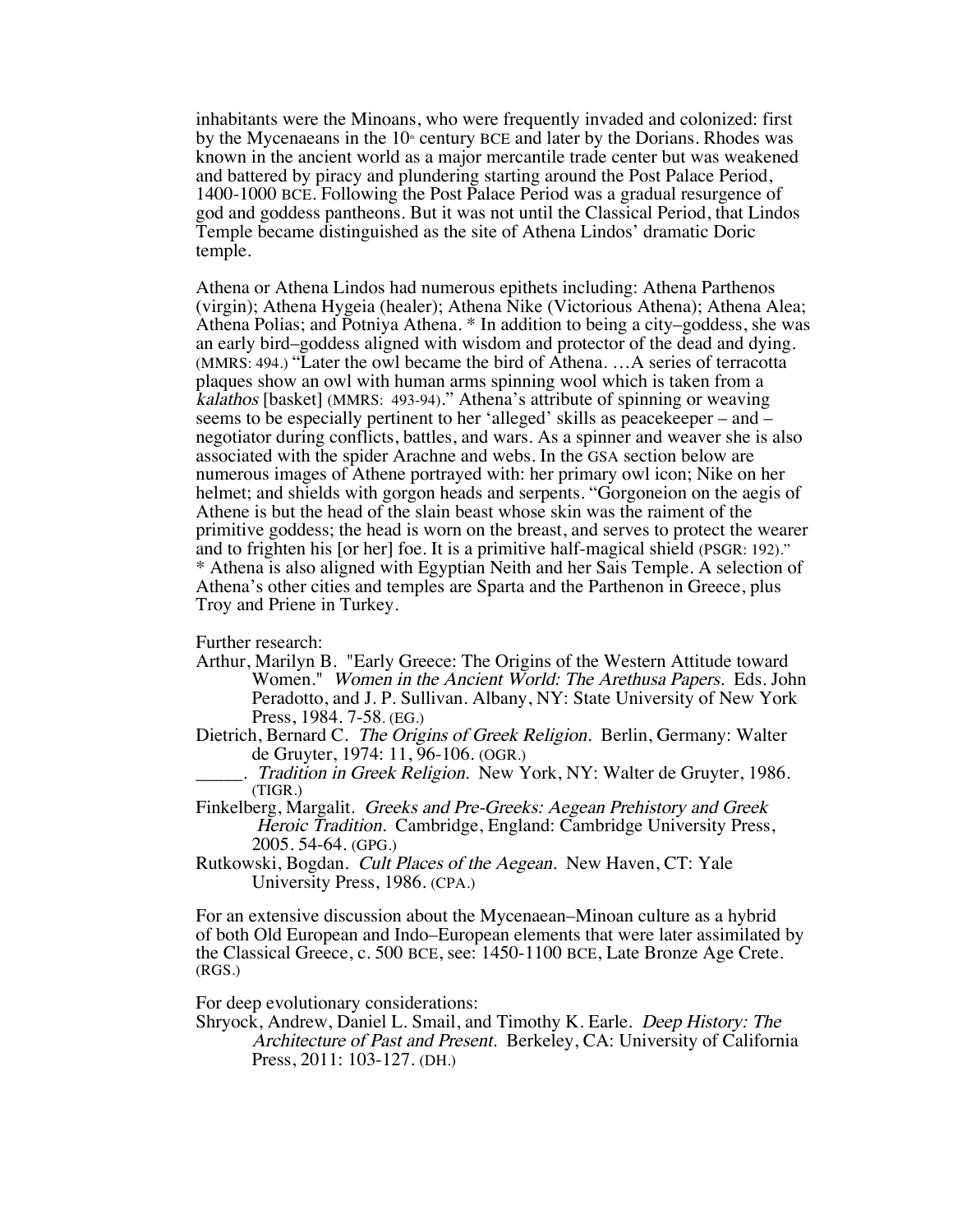Further research on the dualistic ramifications/topologies that divide the physical and meta – realms as well as polarize and valorize differences such as light over dark, sun over the moon, gods over goddesses, and male over female: 4400-2500, Kurgan Invasions Bring Catastrophic Destruction; 2000-1450, Middle Bronze Age, Crete; and 384-322, Aristotle's Theory of Rational Male Dominance. (RGS.) (Also, CE entries: 52, St. Paul and Virginity; and 1637, René Descartes.) (RG.)

IMAGE: ATHENA WITH SERPENT BODICE: VILLA CASALI, ROME.

PHOTO: © GSA. DESCRIPTION: ATHENA WITH VERY ACTIVE SERPENTS IN LEFT FOLDS OF BODICE. WHETHER ATHENA IS OR IS NOT A WAR GODDESS, SHE CLEARLY PROTECTS WOMEN AND THE DEAD. SCULPTURE IS FROM VILLA CASALI, ROME.

SLIDE LOCATION RE-GENESIS PHASE 1, SHEET 3, ROW 1, SLEEVE 4, SLIDE #4, 4th C. BCE.

IT\_RPO\_S3\_R1\_SL4\_S4.jpg

SHOT ON LOCATION: BRITISH MUSEUM: LONDON, ENGLAND.

NOTE 1: "KEULS SUGGESTS THAT ATHENA'S BIRTH FROM THE HEAD OF FATHER – ZEUS WAS JUST ANOTHER PATRISTIC FANTASY (TROP: 40-41; RGS.)" NOTE 2:

THE FATHER CAN FATHER FORTH WITHOUT A MOTHER. HERE SHE STANDS, OUR LIVING WITNESS. LOOK – CHILD [ATHENA] SPRUNG FULL-BLOWN FROM OLYMPIAN ZEUS, NEVER BRED IN THE DARKNESS OF THE WOMB (FV: 116).

NOTE 3: FIELDWORK 1998.

IMAGE: ATHENA POLIAS' TEMPLES AT THE PARTHENON: ATHENS, GREECE. PHOTO: © GSA. DESCRIPTION: MODEL OF ATHENA POLIAS' NUMEROUS STATUES, ALTARS, AND TEMPLES AT THE PARTHENON, ATHENS, GREECE. SLIDE LOCATION MSC. GREECE, SHEET 3, ROW 1, SLEEVE 2, SLIDE #18, BCE. CO MGR S3 R1 SL2 S18. SHOT ON LOCATION: BRITISH MUSEUM: LONDON, ENGLAND.

NOTE 1:

ATHENA HAD NUMEROUS EPITHETS INCLUDING: ATHENA PARTHENOS (VIRGIN); ATHENA LINDOS; ATHENA HYGEIA (HEALER); ATHENA ALEA; ATHENA POLIAS; AND POTNIYA ATHENA. IN ADDITION TO BEING A CITY-GODDESS, ATHENA WAS AN EARLY BIRD – GODDESS ALIGNED WITH WISDOM AND PROTECTOR OF THE DEAD AND DYING (MMRS: 494; RGS). 'LATER THE OWL BECAME THE BIRD OF ATHENA (MMRS: 493-494; RGS).'

NOTE 2:

IN WOMEN'S MYSTERIES ANCIENT AND MODERN, ESTHER HARDING SPEAKS OF VIRGIN ATHENA PARTHENOS IN THE CONTEXT OF AN UNWED DEITY, SHE WHO IS ONE – IN – HERSELF: 'A SEPARATE OR COMPLETE CHARACTER OR PERSONALITY OF [HER] OWN.' (WM: 102-104.) NOTE 3: FIELDWORK PROJECT 1998.

IMAGE: ATHENA'S WEST SANCTUARY: TROY, (ANATOLIA) TURKEY. PHOTO: © GSA. DESCRIPTION: AERIAL VIEW OF TROY VII INCLUDING ATHENA'S WEST SANCTUARY, ANIMAL SACRIFICE GRIDS, WELLS, AND GODDESS-FACED POTTERY ASSOCIATED WITH BABYLONIAN ISHTAR. SLIDE LOCATION TURKEY, SHEET 117, ROW 3, SLEEVE 1, SLIDE #BL357, BCE.

CO\_TUR\_S117\_R3\_SL1\_SBL357

SHOT ON LOCATION: TROY, (ANATOLIA) TURKEY.

NOTE 1:

ATHENA HAD NUMEROUS EPITHETS INCLUDING: ATHENA PARTHENOS (VIRGIN); ATHENA LINDOS; ATHENA HYGEIA (HEALER); ATHENA ALEA; ATHENA POLIAS; AND POTNIYA ATHENA. IN ADDITION TO BEING A CITY-GODDESS, ATHENA WAS AN EARLY BIRD – GODDESS ALIGNED WITH WISDOM AND PROTECTOR OF THE DEAD AND DYING (MMRS: 494; RGS). 'LATER THE OWL BECAME THE BIRD OF ATHENA (MMRS: 493-494; RGS).'

NOTE 2: FIELDWORK PROJECT 1986.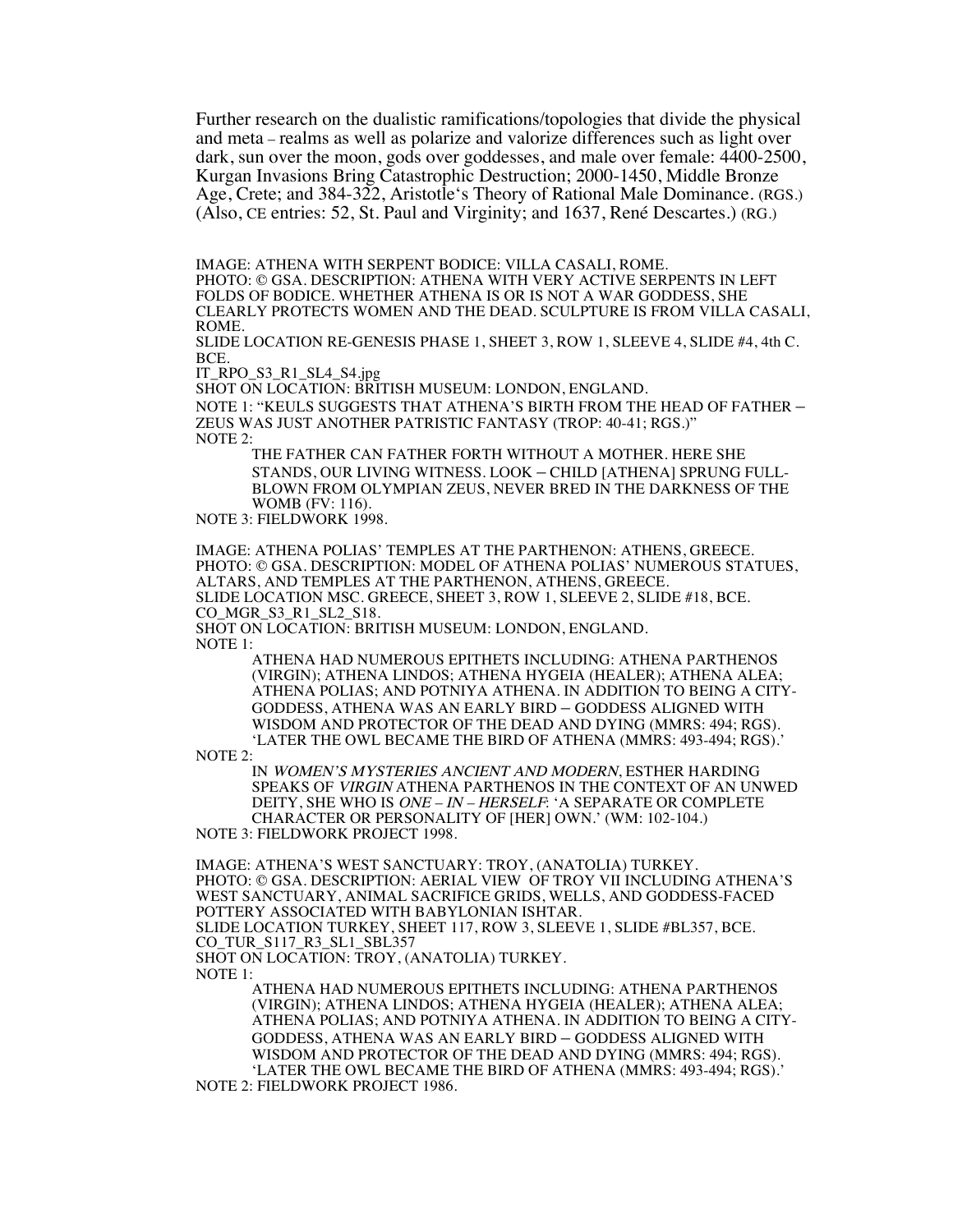IMAGE: ATHENA'S/DEMETER'S TEMPLE: PRIENE, (ANATOLIA) TURKEY. PHOTO: © GSA. DESCRIPTION: ATHENA'S TEMPLE ABOVE DEMETER – PERSEPHONE'S ANCIENT MEGARA TEMPLE, ON MT. MYCALE AT PRIENE IS CONSIDERED THE BEST EXAMPLE OF THE IONIAN STYLE. (ACRT: 19-20.) SLIDE LOCATION RE-GENESIS PHASE 2, SHEET 2, ROW 2, SLEEVE 4, SLIDE #Bf14, RCE.

IT\_RPT\_S2\_R2\_SL4\_SBf14.jpg

SHOT ON LOCATION: PRIENE, (ANATOLIA) TURKEY.

NOTE 1:

THE PRIENE TEMPLE INCLUDES INNER SUBTERRANEAN SANCTUARY ROOMS [THAT] WERE DEDICATED TO DEMETER AND USED FOR THE CELEBRATION OF ON-GOING ELEUSINIAN MYSTERIES OF UNDERWORLD PURIFICATION RITES OF DEATH AND RENEWAL (TIGR: 37-38; RGS).

NOTE 2: FIELDWORK PROJECT 1986.

IMAGE: WOMAN SPINNING: MYRTOS, GREECE. PHOTO: © GSA. DESCRIPTION: GREEK WOMAN SPINNING (BRONZE AGE), MYRTOS, GREECE. SLIDE LOCATION KARVON, IPHOTO, GETTY IMAGES 2011: (PREVIOUSLY MOBILEME GALLERY), SHEET , ROW , SLEEVE , IMAGE #DSCN2784, EARLY BRONZE AGE, 2600-2000 BCE. SHOT ON LOCATION: GETTY VILLA MUSEUM: MALIBU, CALIFORNIA. NOTE 1: ATHENA'S ATTRIBUTE OF SPINNING OR WEAVING SEEMS TO BE ESPECIALLY PERTINENT TO HER 'ALLEGED' SKILLS AS PEACEKEEPER – AND – NEGOTIATOR DURING CONFLICTS, BATTLES, AND WARS. (RGS.) NOTE 2: FIELDWORK PROJECT 2011. PHOTO NOTE:. ILLUSTRATION TBD, CHRISI KARVONIDES' TEAM. IMAGE: WOMAN SPINNING: MYRTOS, GREECE. PHOTO: © GSA. DESCRIPTION: GREEK WOMAN SPINNING. SLIDE LOCATION RHODES, SHEET 1, ROW 4, SLEEVE 2, SLIDE #7, BCE. CO\_RHO\_S1\_R4\_SL2\_S7. SHOT ON LOCATION: RHODES MUSEUM: RHODES, GREECE. NOTE 1: ATHENA'S ATTRIBUTE OF SPINNING OR WEAVING SEEMS TO BE ESPECIALLY PERTINENT TO HER 'ALLEGED' SKILLS AS PEACEKEEPER – AND – NEGOTIATOR DURING CONFLICTS, BATTLES, AND WARS (RGS). NOTE 2: FIELDWORK PROJECT 1993. PHOTO NOTE: ILLUSTRATION ENHANCEMENT, CHRISI KARVONIDES' TEAM.

IMAGE: DOUBLE PLANK GODDESS: RHODES, GREECE. GSA. DESCRIPTION: DOUBLE PLANK GODDESS. SLIDE LOCATION RHODES, SHEET 1, ROW 4, SLEEVE 1, SLIDE #8, BCE. CO\_RHO\_S1\_R4\_SL1\_S8. SHOT ON LOCATION: RHODES MUSEUM: RHODES, GREECE. PHOTO NOTE: ILLUSTRATION ENHANCEMENT, CHRISI KARVONIDES' TEAM. NOTE 1: FIELDWORK PROJECT 1985.

IMAGE: COIN OF ATHENA'S OWL. PHOTO: © GSA. DESCRIPTION: COIN OF ATHENA'S OWL. SLIDE LOCATION MSC. GREECE, SHEET 2, ROW 1, SLEEVE 3, SLIDE #30, FIG. 37, BCE. CO\_MGR\_S2\_R1\_SL3\_S30. SHOT ON LOCATION: BRITISH MUSEUM: LONDON, ENGLAND. NOTE 1: ATHENA IS AN ANCIENT GUARDIAN OF THE DEAD AND THE OWL IS HER PRIMARY BIRD – GODDESS ICON. NOTE 2: FIELDWORK PROJECT 1998.

IMAGE: ATHENA, OWLS, AND URN/TOMBSTONES AT PÈRE LACHAISE: PARIS, FRANCE. PHOTO: © GSA. DESCRIPTION: OWL AND URNS TOMBSTONE, PÈRE LACHAISE, PARIS. SLIDE LOCATION FRANCE, SHEET 2, ROW 2, SLEEVE 5, SLIDE #15, BCE. CO\_FRA\_S2\_R2\_SL5\_S15.jpg SHŌT ON LOCATION AT PÈRE LACHAISE: PARIS, FRANCE.<br>NOTE 1: